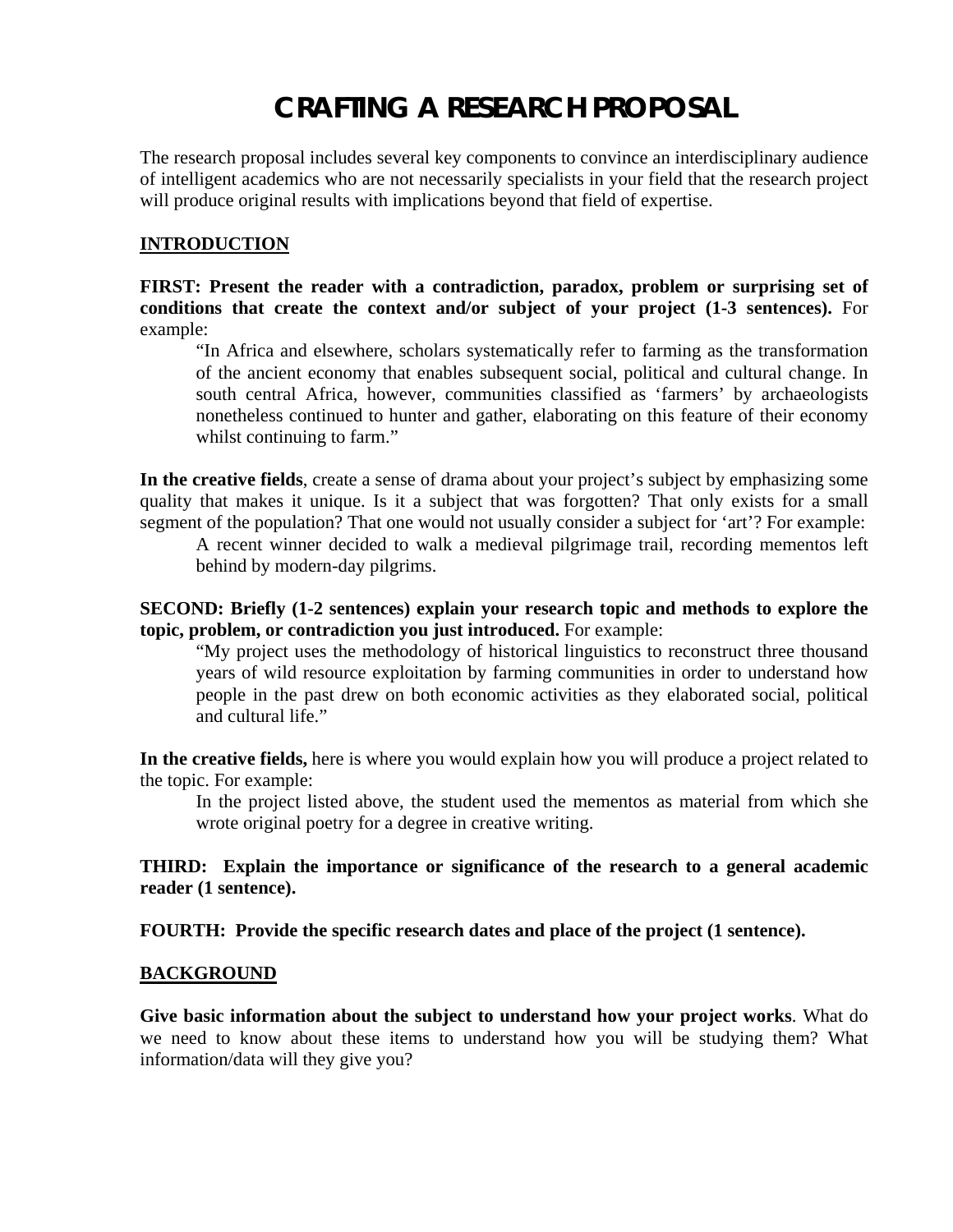S**cientists** might elaborate on, for example, how cancer cells reproduce as background knowledge to understand why a chemical might inhibit growth or how black holes are formed so that we can understand how you plan to measure their size, etc.

**Humanities and social science** researchers would give additional information about the research subjects- who are the people you study? Where do they live, what do they do, what aspect of their activities (work, play, social behaviors, etc.) do you plan to focus on ? Or, for cultural items (buildings, films, literary texts, etc.) what are the conditions in which the items were createdwho made them, when, why and in what genre?

## **LITERATURE REVIEW**

**What scholarly research has been completed on the topic and how is your research new and different from previous work?** This is not the same as describing your research subject as you do in the background section; here you try to elaborate on the theory and practice of previous researchers. What did they leave out of their studies and why is that important to understanding the topic as a whole?

The lit review can be the most difficult section of the grant proposal as it requires mastery of a large body of previous creative and research work, theory, and methods. However, you already know someone who can help you understand this body of work and quickly identify how your research is innovative: your advisor. We strongly urge you to ask your advisor(s) at the Office of Fellowships for help with this section.

#### **RESEARCH QUESTIONS**

**In 4-5 sentences, what are you asking of your data?** What do you think it will tell you about your subject that is new and interesting? The holes, gaps, contradictions and limits of previous research that you have outlined in your lit review should lead naturally to a more detailed explanation of precisely what you seek to learn about your subject.

**For creative projects**, explain in detail what you will do and how to better enable the committee to assess the merits of your project.

## **METHODOLOGY**

**How will you go about getting the information you will analyze in your research paper or creative project?** Will you run a lab experiment to generate data, go to an archive to read primary documents, conduct interviews?

**You have explained what information you want to collect and how you will obtain it. Now, how will you analyze or process it?** Will you code, graph, or otherwise manipulate the data to find patterns and by what criteria?

## **PREPARATION**

**Prove that you are the most qualified person to undertake this research.** What courses have you taken? Do you speak the relevant language(s)? Do you have experience manipulating data sets? Do you have contacts in your research country? Do you have appointments interviews?